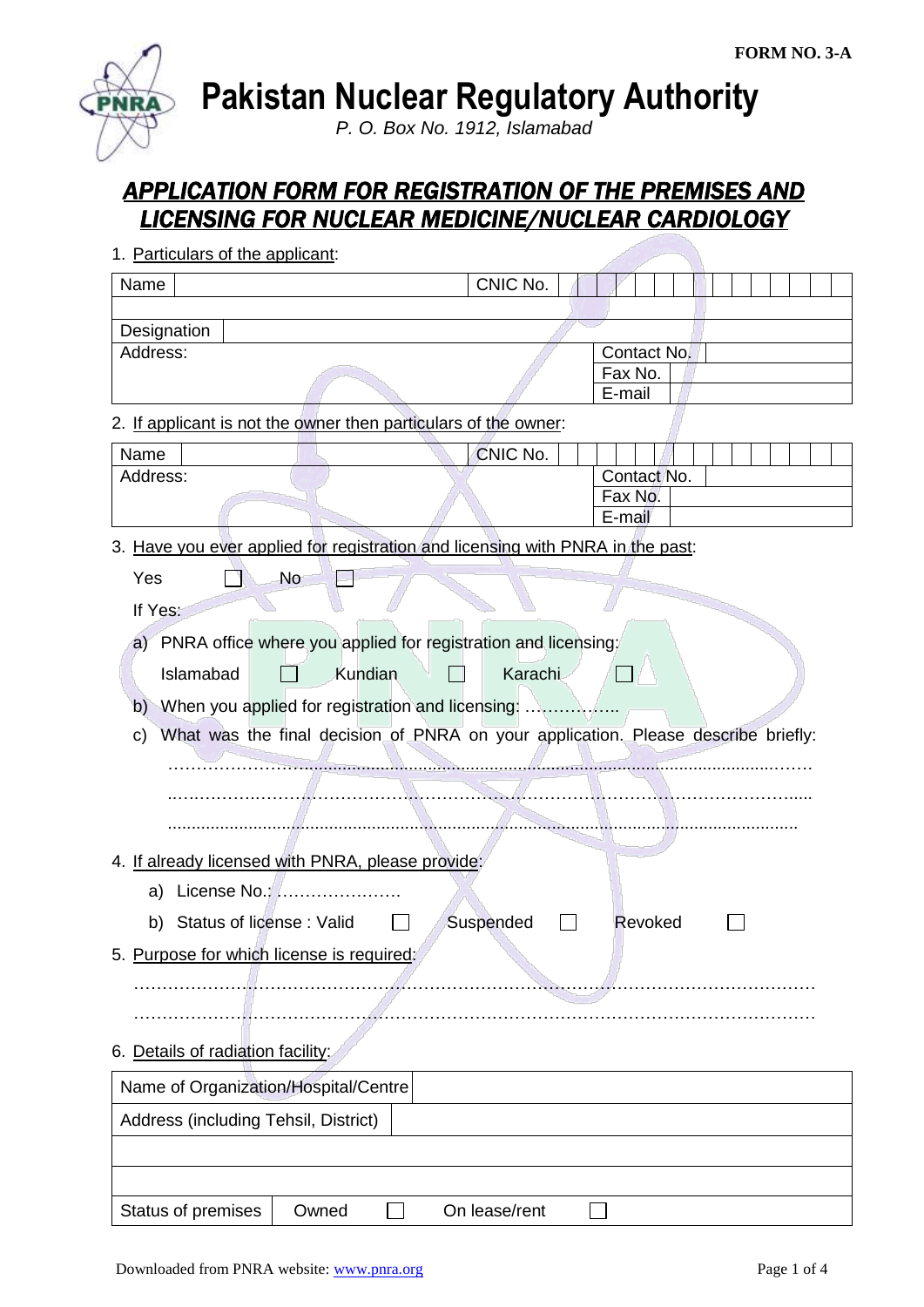# 7. Specifications of Radioactive Sources:

## a) Sealed Radioactive Sources (SRS)

| Radionuclide(s) | Source  <br>ID. No. | Model<br>No. | Manufacturer | Initial<br>Activity<br>with Date | Present<br>Activity<br>with Date | Country of<br>Origin | Physical<br>Form |
|-----------------|---------------------|--------------|--------------|----------------------------------|----------------------------------|----------------------|------------------|
|                 |                     |              |              |                                  |                                  |                      |                  |
|                 |                     |              |              |                                  |                                  |                      |                  |
|                 |                     |              |              |                                  |                                  |                      |                  |
|                 |                     |              |              |                                  |                                  |                      |                  |
|                 |                     |              |              |                                  |                                  |                      |                  |

## b) Unsealed Radioactive Sources (USRS)

| Radionuclide(s) | Pharmaceutical<br>to be labeled | Manufacturer | Activity to be<br>purchased per month | Country<br>of Origin | Purpose |
|-----------------|---------------------------------|--------------|---------------------------------------|----------------------|---------|
|                 |                                 |              |                                       |                      |         |
|                 |                                 |              |                                       |                      |         |
|                 |                                 |              |                                       |                      |         |
|                 |                                 |              |                                       |                      |         |
|                 |                                 |              |                                       |                      |         |

# 8. Details of equipment:

# a) Gamma/PET Camera

| Apparatus<br>Type | Sr./I.D. No. | Model No. | Manufacturer | Country of Origin |
|-------------------|--------------|-----------|--------------|-------------------|
|                   |              |           |              |                   |
|                   |              |           |              |                   |
|                   |              |           |              |                   |
|                   |              |           |              |                   |
|                   |              |           |              |                   |

#### b) Dose Calibrator/Multichannel Analyzer

| Apparatus<br>Type | Sr./I.D. No. | Model No. | Manufacturer   Date of Calibration   Country of Origin |  |
|-------------------|--------------|-----------|--------------------------------------------------------|--|
|                   |              |           |                                                        |  |
|                   |              |           |                                                        |  |
|                   |              |           |                                                        |  |
|                   |              |           |                                                        |  |
|                   |              |           |                                                        |  |

#### 9. Particulars of Nuclear Physician(s)/Medical Physicist(s)/Radiation Protection Officer(s)/Radiation Technologist(s) etc.:

| Name | Designation   CNIC No. | Age | Qualification | <b>Experience/Training</b> |
|------|------------------------|-----|---------------|----------------------------|
|      |                        |     |               |                            |
|      |                        |     |               |                            |
|      |                        |     |               |                            |
|      |                        |     |               |                            |
|      |                        |     |               |                            |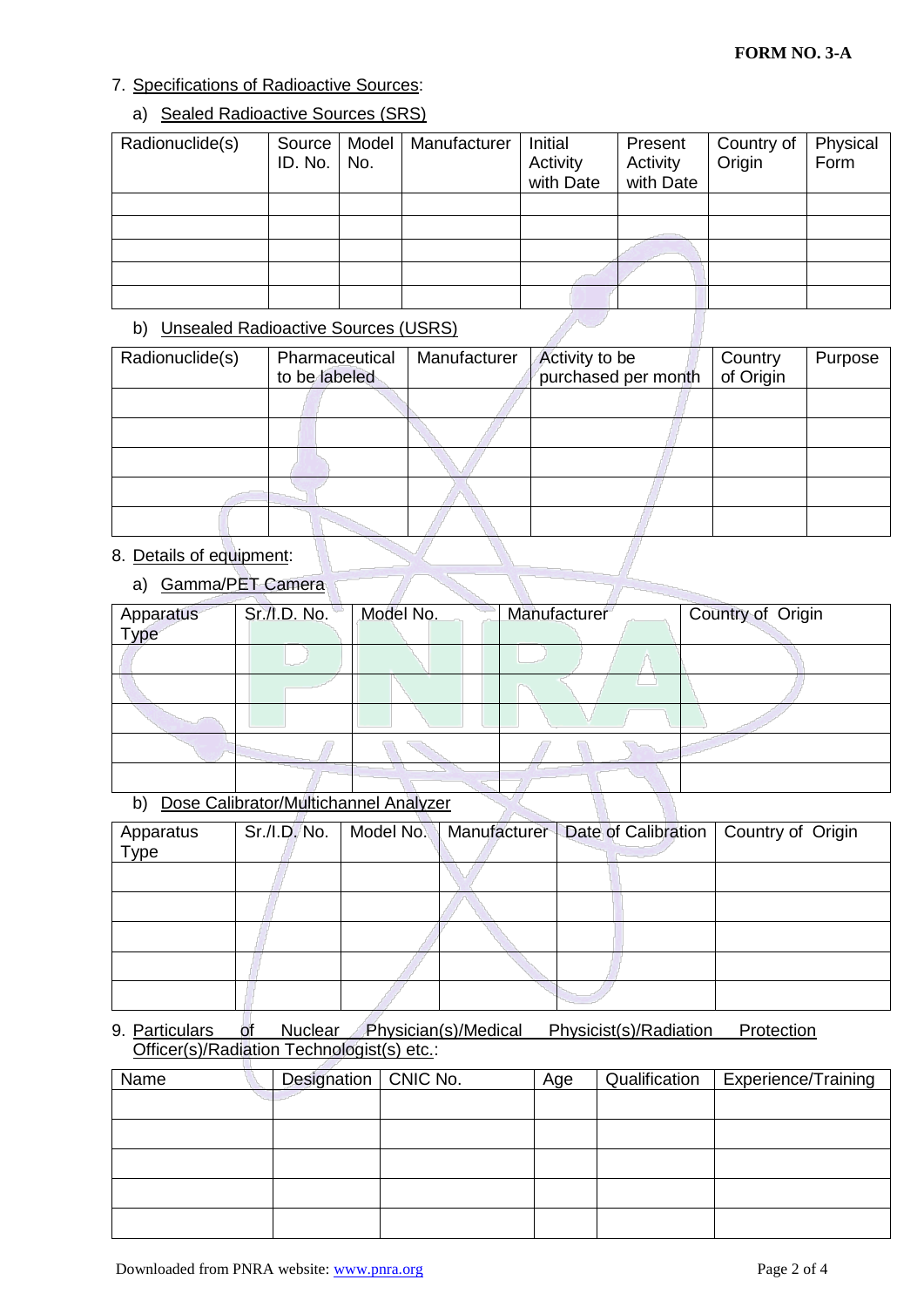#### 10. Radiation monitoring equipment:

| Type of<br>Instrument | Sr./ID.<br>No. | Model<br>No. | Manufacturer | Radiation<br>Detected | Energy &<br>Dose<br>Range | Purpose<br>0f<br>Monitoring | Date of<br>Calibration |
|-----------------------|----------------|--------------|--------------|-----------------------|---------------------------|-----------------------------|------------------------|
|                       |                |              |              |                       |                           |                             |                        |
|                       |                |              |              |                       |                           |                             |                        |
|                       |                |              |              |                       |                           |                             |                        |
|                       |                |              |              |                       |                           |                             |                        |

11. Arrangements for safe and secure storage of radioactive source(s):

.…...........................................................................................................................................

# 12. Details of available Personal Protective Equipment (PPE):

………………………………………………………………………………………………………… .…...........................................................................................................................................

13. Management of Disused Sealed Radioactive Sources (DSRS)/Radioactive Waste:

…………………………………………………………………………………………………………

- ………………………………………………………………………………………………………...
- 14. Arrangements for personal dose monitoring:
	- a) Type of Dosimeter (Film/TLD etc.): ....................................................................
	- b) Dosimetry Service Provider Name: ....................................................................
	- c) Frequency of Dosimeter Exchange for Dose Assessment: ................................
- 15. License Fee Information:
	- a) License fee may be submitted via **Askari Bank** (All branches). The Askari bank challan may be obtained from respective Regional Directorate or may be downloaded from:<https://www.pnra.org/bankChalan.asp>

#### OR

b) License fee may be submitted via Pay Order/Bank Draft in favor of **"Director Finance PNRA, Islamabad".** In this case, please provide the following details:

Pay Order/Bank Draft No.: ………………………………………………………… Amount: ……………………………………………………………………………… Date: …………………………………………………………………………………. Name of the Bank: …………………………………………………………………..

I, hereby, affirm that all the particulars given above are correct to the best of my knowledge and belief and I undertake to abide by the provisions of PNRA Ordinance - 2001, Regulations for the Licensing of Radiation Facility (ies) other than Nuclear Installation(s) - PAK/908, all other applicable PNRA Regulations, imposed license conditions and directives issued by the Authority from time to time including any guidelines or amendments/revisions issued thereto.